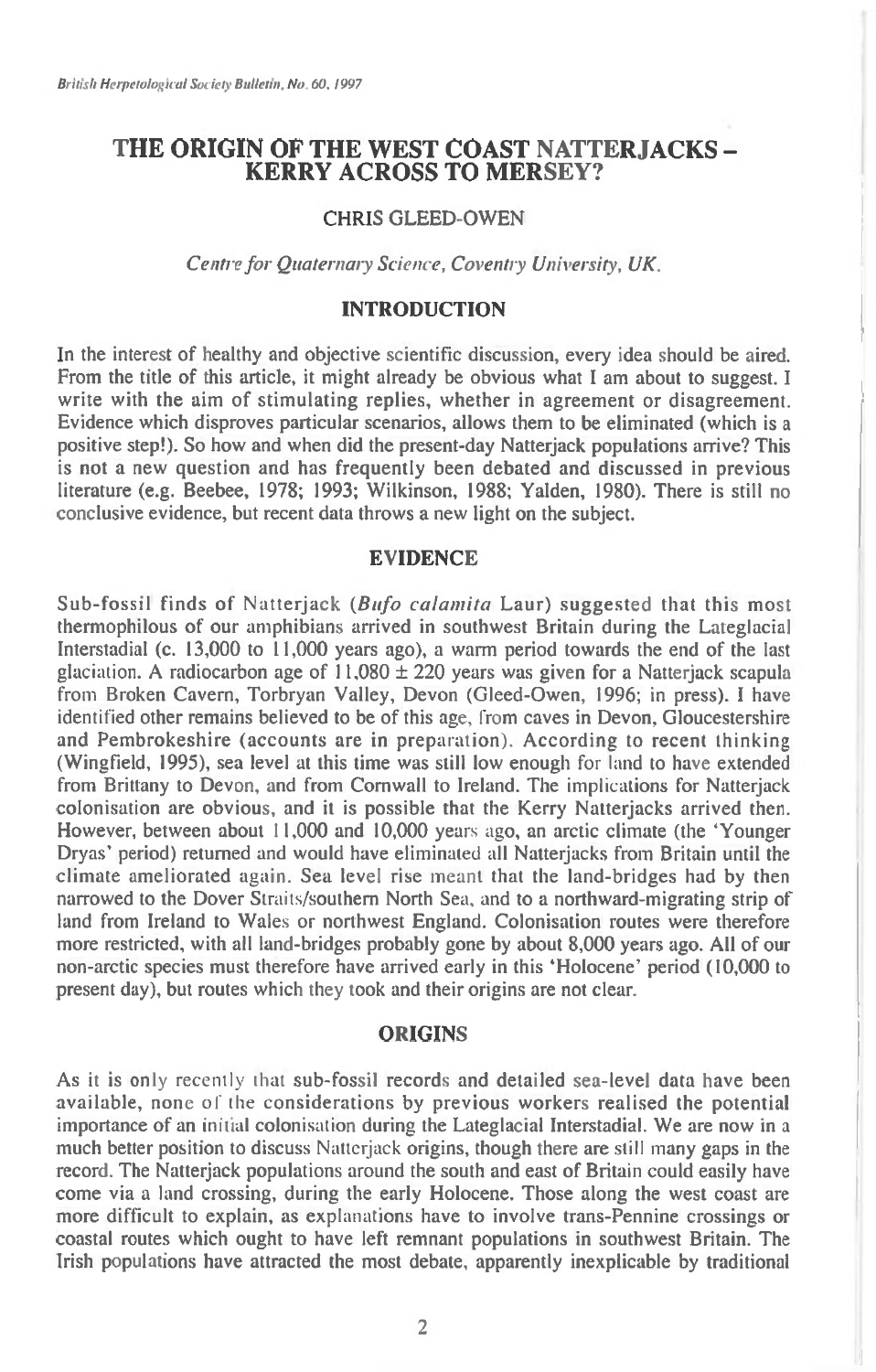theories. However, if the Younger Dryas climate was less severe in extreme southwest Ireland, then the Natterjacks from the original colonisation might have survived until the present day? This would require that the polar front shifted north in the summer, or another mitigating circumstance, but the possibility must be considered. During the early Holocene, when a narrow but more northerly land-bridge still existed to Britain, could they have 'returned' from the Irish coast to the west coast of Britain? Certainly, wide areas of low-lying sandy coastline have since been submerged around much of the Irish Sea. An ephemeral environment of salt-marshes, brackish pools and dunes, exposed but then drowned after a few hundred years, are likely to have suited the Natterjack. This route is also much shorter and surely more credible than one from Europe to southeast England, and then to northwest England. A colonisation from Ireland to the west coast of Britain, could have been synchronous with, but entirely unrelated to, the colonisation of southeast England from the continent. The land-bridge from Ireland is likely to have been relatively shortlived, only enabling establishment along immediate west coast areas. This also explains the apparent Holocene absence of Natterjack from Devon, Cornwall, and South Wales, where there are sizeable areas of seemingly prime habitat.

Finally, the last and perhaps least orthodox suggestion I have, concerns the issues of human introduction. It has been suggested before (e.g. Beebee, 1983) that the Kerry Natterjacks might have been introduced unwittingly, for example in sand ballast dumped from ships. It must also be considered, therefore, that this scenario is equally likely in other places, such as Merseyside, an area not unknown for its maritime history. If the Irish Natterjacks *did* colonise via an early land-bridge, and survived the Younger Dryas cold due to their extreme geographical position, then perhaps they were introduced *from*  Kerry to Merseyside, and not the other way round? There may even be some corroborative circumstances, depending on the relationship of historical events and the earliest known Natterjack records for the respective areas. Beginning at around 1845, Ireland was in the grip of the potato famine, in which many thousands of people died, and large numbers emigrated to Britain. As far as I am aware, many Irish refugees landed in Liverpool during this period. In the event of a human introduction of Natterjacks, is it not possible and even more likely, that it took place in this direction? There must have been numerous ships arriving, over several decades, potentially bringing Natterjacks across with them. The idea could also be applied to other western sea-ports. Are there any reliable records of west coast Natterjacks dating from before the first immigrant, or from before the earliest Kerry records?

## **CONCLUSION**

Previous ideas on the origins of the British and Irish natterjack populations have been unable to produce a watertight model for colonisation and establishment of such a fragmented distribution. Some new sub-fossil records, and recent data on past sea-levels, have inspired a new round of theories and hypotheses. Obviously these are only ideas, but they must be considered, even if only to be eliminated from the forum. Genetic work by Trevor Beebee (Sussex University) is likely to feature strongly in the future, and the results of such work are eagerly awaited. I would appreciate any feedback, particularly concerning historical records, and hope that some thought stimulation has been achieved!

#### **REFERENCES**

Beebee, T.J.C. (1978). An Attempt to Explain the Distributions of the Rare Herptiles *Bufo calamita, Lacerta agilis* and *Coronella austriaca* in Britain. *British Journal of Herpetology.* **5,** 763-770.